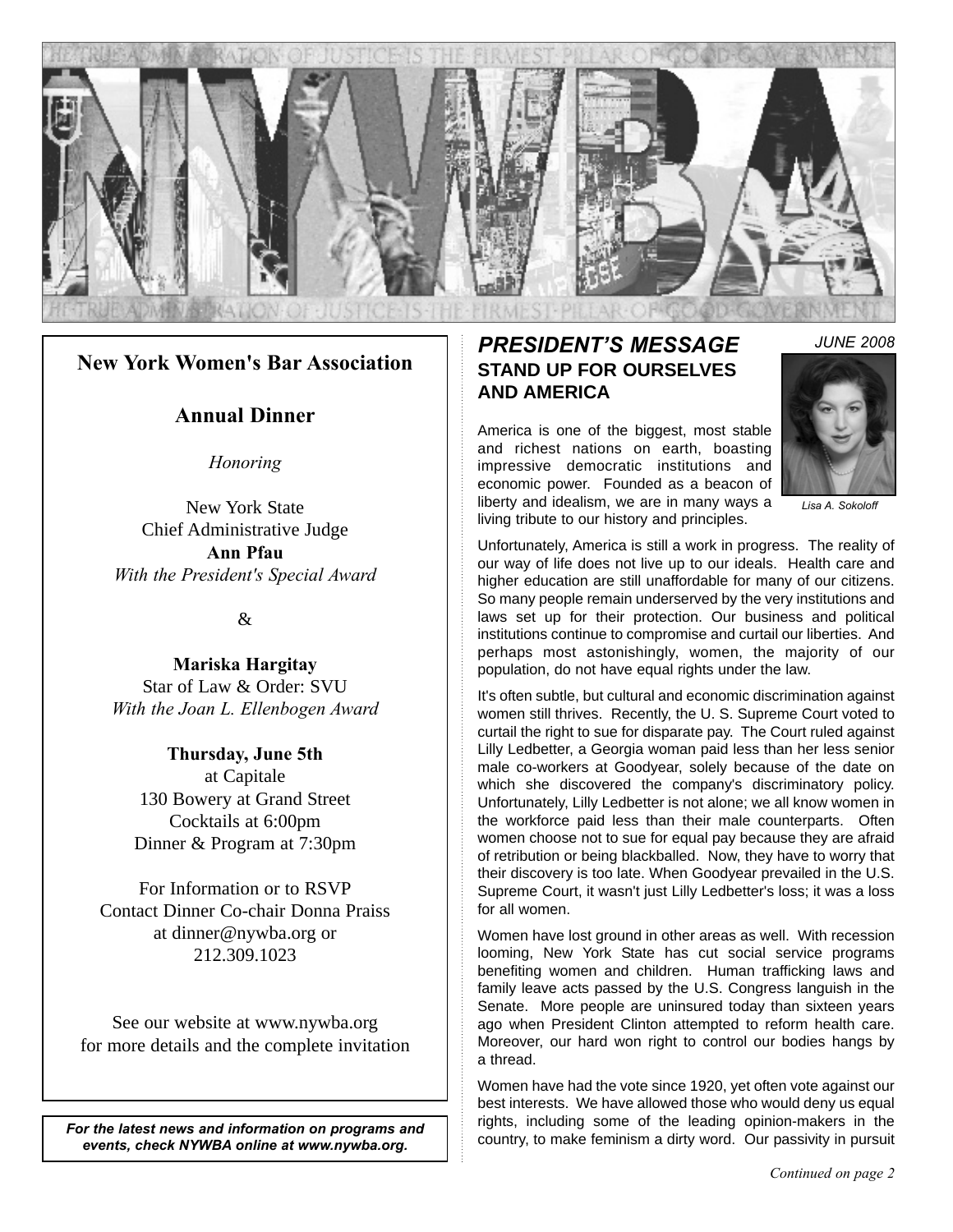# **NYWBA ANNUAL DINNER**

On June 5, 2008, the NYWBA will hold its 73rd Annual Installation Dinner at Capitale, renown for its food as well as its decor. This year, the President's Award will be presented to the Honorable Ann Pfau, Chief Administrative Judge of the State of New York. We will also collectively honor all of the newly appointed Justices of the Appellate Division. Additionally, the Joan L. Ellenbogen award will be presented to Mariska Hargitay, star of the television series "*Law and Order: SVU,*" for her efforts to aid the victims of sexual assault through the Joyful Heart Foundation.

At the dinner, Jo Ann Douglas, who primarily represents children in matrimonial and family law matters, will be sworn in as President of our Association. The Hon. Betty Weinberg Ellerin will also swear in the following officers: Lisa A. Bauer, an associate at Proskauer Rose, LLP in the Litigation and Dispute Resolution Department; Sylvia E. Di Pietro, who maintains her own law practice in the areas of trusts and estates, real estate transactions and commercial contract negotiations; Donna M. Praiss, a partner in intellectual property group at Hunton & Williams, LLP; Gretchen Beall Schumann, an associate at Cohen Hennessey Bienstock & Rabin P.C, a law firm specializing in complex matrimonial and family law matters; Kelly O'Neill Levy, the Principal Law Clerk to Justice Sherry Klein Heitler of the Appellate Term, Supreme Court, First Department; and Bonnie Cohen-Gallet, who works in New York City Family Court.

The directors to be sworn in include outgoing President Lisa A. Sokoloff, Jane Bevans, Elizabeth A. Bryson, Robin E. Eichen, Catherine M. Foti, Myra L. Freed, Hon. Phyllis Gangel-Jacob, Amy E. Halpert, Hon. Sherry Klein Heitler, Randi Isaacs, Christina Kallas, Kay Marmorek, Kay Marmorek, Hon. Angela Mazzarelli, Susan M. Moss, Cassandra Porter, Amy Saltzman, Teresa Schiller, Hon. Jacqueline W. Silbermann, Laura M. Twomey, and Andrea Vacca. Additionally, the following members of our association will be sworn in as directors of WBASNY: Lisa A. Bauer, Jane Bevans, Elizabeth A. Bryson, Dawn M. Cardi, Sylvia E. Di Pietro, Hon. Betty Weinberg Ellerin, Christina Kallas, Marjorie A. Martin and Amy Saltzman and Lisa A. Sokoloff.

At the pre-dinner reception, we will conduct a silent auction, the proceeds of which will benefit the Hon. Betty Weinberg Ellerin Fellowship. This year, the many exciting donations include: an extended weekend for two at West Bay Club, located near Ft. Meyers, Fla. with a complimentary golf or tennis lesson donated by Prudential Douglas Elliman; a pair of JetBlue round-trip tickets for two; a one year subscription to the New York Law Journal; a consultation with Alfred Wen, an member of KSA Architects, an architectural firm specializing in residential and commercial design; thirty classes or a spin party at Zonehamption; dinner for four at Amma; dinners for two at LaGrenouille and Destino; a certificate for veterinarian services at Rivergate Verterinary Clinic; a day of beauty for your dog or cat at Precious Pets; five free sessions with a personal trainer in your own home; manicures at Vivace Day Spa; gift certificates from Eileen Fisher and Nina McLemore; an interior design consultation from Regency Designs & Interiors; a certificate for eight hours from Clutchgroup, an international legal temporary placement agency for paralegals and attorneys; a stationery and business card suite from 22 Graphics, gift certificates from Bridgestone Cleaners, a wardrobe and shopping consultation contributed by Lani Rosenstock Style Consultants, a professional executive portrait donated by Anne Longview Photography, jewelry donated by Bonbon Oiseau, and a home or office organization consultation donated by Pixies Did It. Don't miss out on this opportunity.

#### *President's Message continued from page 1*

of an Equal Rights Amendment has diminished our political power. Our failure to insure legislators and jurists are cognizant of our concerns has cost us equal pay. Tomorrow, it may cost us the right to choose.

We, as women, have the political and economic power to advocate for ourselves and for our children, and should not be shy about asserting it. A bill to change the law that denied Ledbetter redress was defeated by four votes in the U.S. Senate. We're not asking for much: merely that that our elected officials represent our interests. We need to use the power of our vote to insure that the Lilly Ledbetters of this nation have the right to redress the wrongs against them. At the same time, we should use our formidable access to the media and our power of the purse, pardon the expression, to take action against companies that underpay or otherwise discriminate against women and legislators everywhere, who do not represent women's interests.

The law, in large measure, codifies our nation's ideals and makes manifest our concepts of freedom and justice. As women lawyers, we are in a uniquely powerful position to advance our own equality and the civil liberties of all who are oppressed. We need to step to the forefront of the fight for freedom here and abroad, and for the rights we hold dear and self-evident. We should promote laws and judicial appointments that are in keeping with the highest ideals of this country and the best interests not only of women, but all humanity. If we don't, who will?

Sua Ce. Aotril E



We hope to see you there! Tickets for the dinner are still available. To purchase tickets, visit our website, www.nywba.org to download and print the invitation and response card, or contact dinner@nywba.org.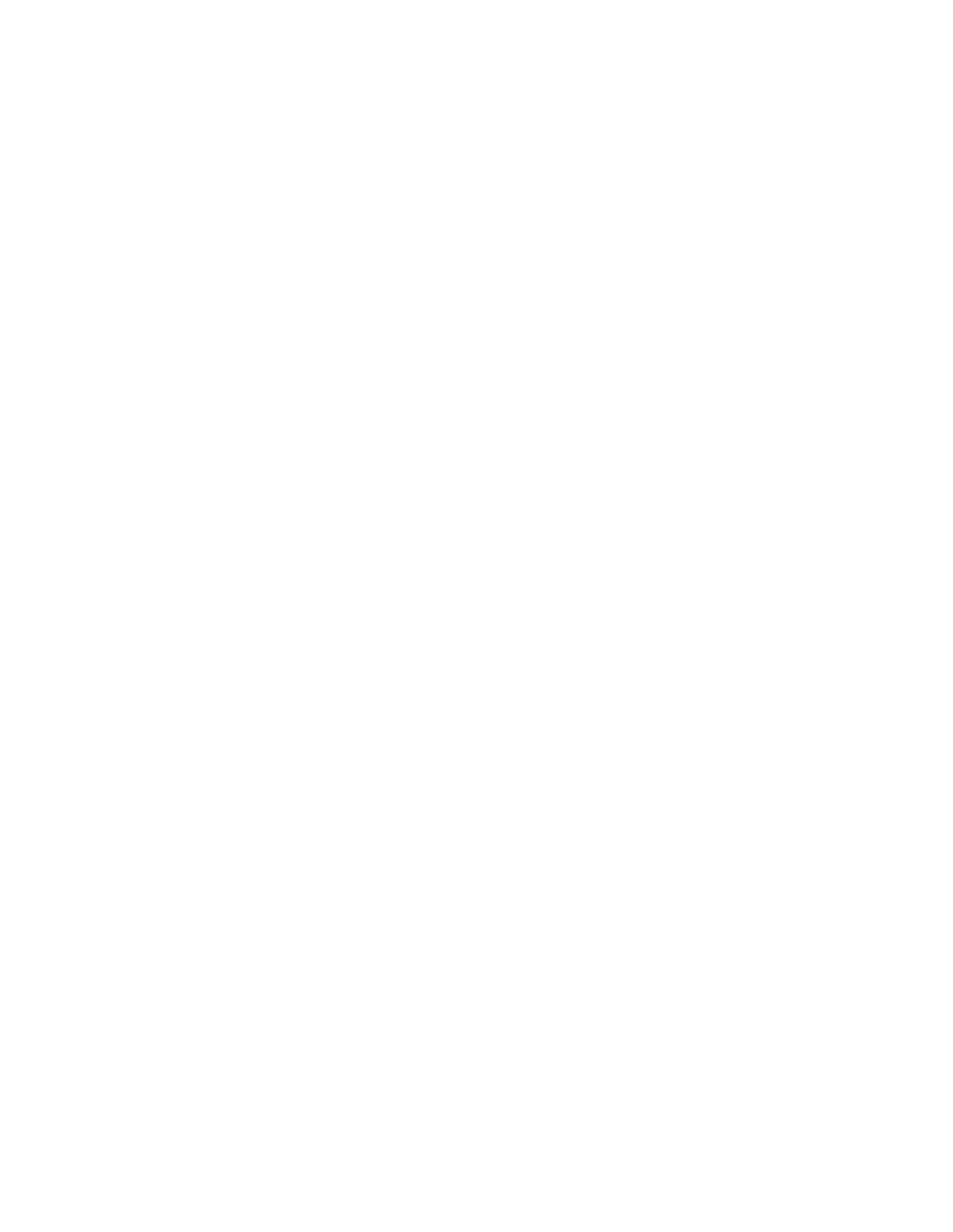# **STATE OF THE ASSOCIATION**

This is an expanded and updated version of the report presented to our members at the Annual Meeting regarding the NYWBA's exciting and productive year. Two projects have finally come to fruition this year, yielding gratifying results. As in years past, our association presented many CLE courses to help our members enhance their skills and other seminars to help them reach their career goals. Additionally, we hosted several enjoyable events this year to celebrate the accomplishments of our members and other women in the profession. Most importantly, we made changes to our dues structure and benefits in response to requests from members.

In the summer of 2007, the NYWBA launched its *Pro Bono*  Matrimonial Law Project with a reception hosted by the Honorable Jacqueline Silbermann. The project was conceived by Patricia Fersch to help unrepresented litigants in contested matrimonials. She brought the idea to NYWBA matrimonial co-chair Judy White, who signed on wholeheartedly. With the cooperation and encouragement of Justice Silbermann and all the matrimonial judges in New York County, the *Pro Bono* Matrimonial Law Project solicited attorneys with at least five years matrimonial experience to agree to donate 25 hours of time over the course of one year. Since the project was initiated, the Court has made referrals in cases where one of the two litigants is unrepresented. Participating attorneys can pass on one referral each year. If the matter becomes protracted, participants can asked to be relieved after 25 hours of service and the Court can, if it wishes, appoint another volunteer. Volunteer attorneys do not get involved in custody disputes as 18B lawyers can be appointed for those matters. More than 60 experienced matrimonial attorneys have committed themselves to this worthwhile cause. During the last year, approximately 32 referrals were made through the project. Our project has been so successful that other counties are now looking to implement our model and almost all of the original participants have agreed to serve another year. If you want to get involved in this much needed *pro bono* effort, please contact Pat Fersch of the Patricia Fersch Family Law Center at PFFamilyLawCtr@aol.com or 212.422.2660 or Judy White at Judy@iraegarr.com or 212.750.1333.

After nearly a year of collecting data, our Committee to Advance the Status of Women in the Profession reported the findings of our first annual survey on the status of women in Manhattan law firms. The results reveal that despite significant progress in entering the profession, women have thus far failed to achieve parity with men in most areas. Extremely few women become partners in Manhattan law firms regardless of the size of the firm, although women have made more gains in smaller law firms. The results raise many questions, which we hope to address in the future. Our association intends on continuing the survey to monitor the progress of women and to better assist female attorneys in achieving the success they seek. The NYWBA thanks Vice President Donna Praiss, Brenda Pomerance, former President Elizabeth Bryson and the other members of the committee for their hard work on the survey. If you'd like to read more about the survey, please go to: http://www.nywba.com/members/pdfs/newsletter1107.pdf

In July, Vice President Lisa Bauer once again chaired our annual summer panel entitled "What it's *Really* like to Practice Law in NYC as a Woman," a ground breaking program cosponsored by the City Bar for summer associates that was developed by former President, Meg Gifford, 13 years ago. We also presented three programs during the year to assist our members in maximizing employment opportunities and utilizing all available tools in seeking professional advancement. First, Vice President Sylvia E. Di Pietro moderated Improving Your Employment Opportunities, an informative panel discussion featuring outstanding professionals in the fields of human resources, recruitment and consulting who discussed the best approaches to search for professional employment and developing marketable skills. Second, Dara Lamb, a designer of hand-tailored clothing for professional women, hosted a delicious evening of haute couture at which she discussed using attire as a tool for success. Third, NYWBA board members Andrea Vacca and Robin Eichen presented Reinventing Yourself, a seminar intended to help our members reach their career goals. The NYWBA thanks New York Life, Dara Lamb and Clifford Chance for graciously hosting these programs.

Continuing our efforts to assist attorneys in navigating the court system, we presented several tours of the courthouses this year: two of the New York Supreme Court, one of the New York City Civil Court and one of the Surrogate's Court. Each tour provided comprehensive overviews of the structure of the subject Court, the purpose of various clerks' offices, as well as practical information on navigating that particular Court and, in some instances, demonstrations. The Association thanks Court Attorney Yacine Barry and Gillian Thomas, Esq., for their work in compiling the materials and coordinating the speakers for the Civil and Supreme Court Tours, and Trust & Estates Committee Chairs, Leona Beane and Loretta Ippolito, for their work on the Surrogate's Court Tour. We are also grateful for the participation of Hon. Jacqueline W. Silbermann, Administrative Judge of the New York County Supreme Court; Hon. Fern Fisher, Administrative Judge of the Civil Court of the City of New York; Surrogate Kristen Booth Glen; Hon. Martin Shulman, Supervising Judge of the Civil Court; Hon. Pam Jackman-Brown, Supervising Judge of the Housing Court; numerous Supreme Court Justices and Civil Court Judges, and the clerks in all three courthouses. Our Courthouse tours are so well regarded that our materials have been duplicated and will be distributed by our WBASNY sister chapters in their own counties.

Over the last year, the NYWBA produced a variety of CLE programs on diverse topics. In October we presented Fertility and the Law, a CLE created by Carole M. Bass, and cosponsored by Extend Fertility and Sonnenshein Nath & Rosenthal LLP, pertaining to the legal issues involved in assisted reproductive technology, infertility and adoption. In February, we presented a CLE intended to enhance the lives of disabled persons through the use of supplemental needs trusts. Respected supplemental needs trust attorney, Jay J.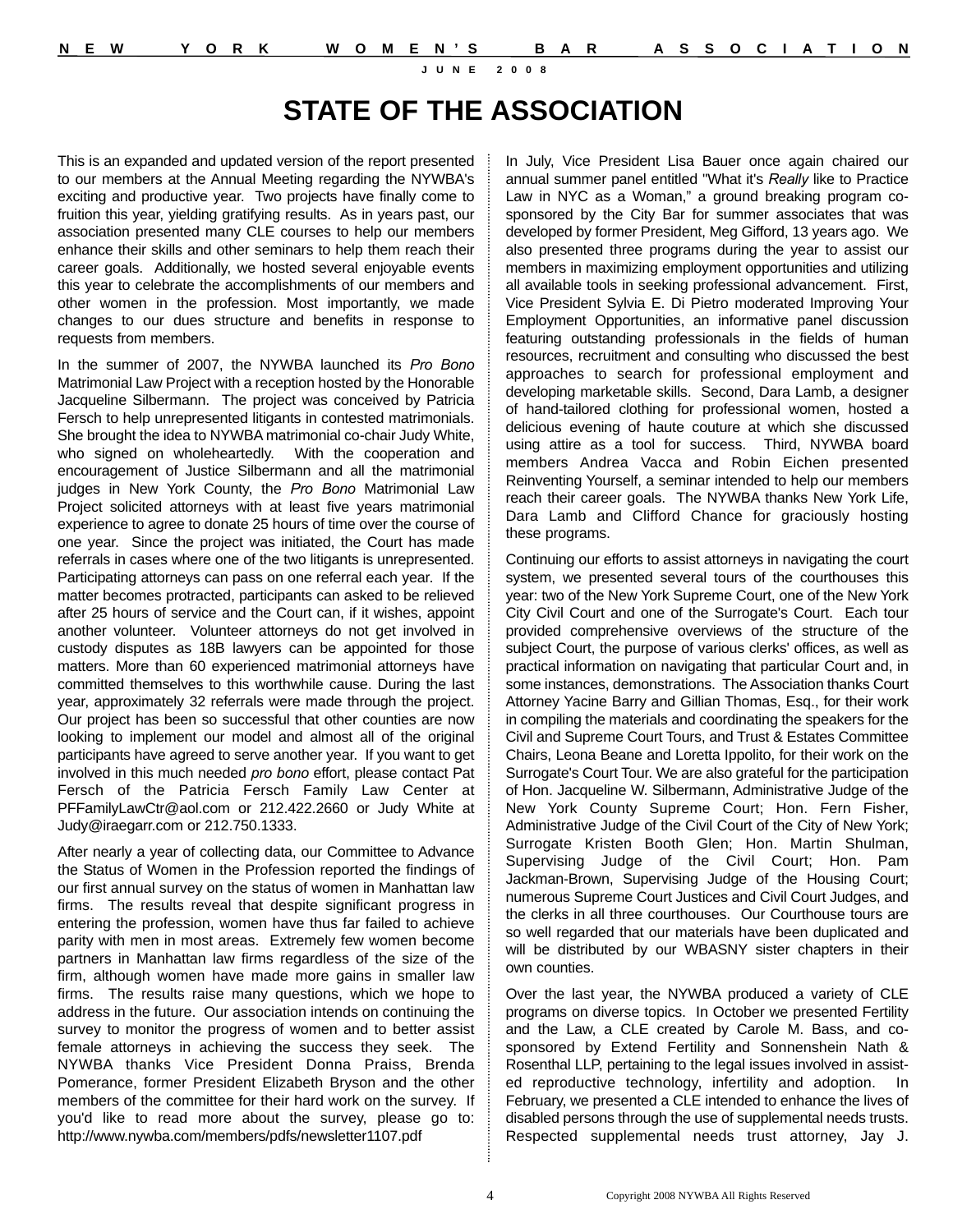## **STATE OF THE ASSOCIATION (continued)**

Sangerman, was the presenter. Bianca O'Brien, WBASNY preferred provider for long-term care, and New York Life Insurance Company sponsored the event. In March, we cosponsored a CLE on human trafficking and modern day slavery issues with the Gender Fairness Committee of the Criminal Courts of the City of New York. Our members, Hon. Rita Mella and Hon. Tanya Kennedy, co-chaired this very important event. In April, we presented our second annual "How Appeals Get Decided in the Appellate Division, First Department". Fulbright & Jaworski hosted the event, which featured Presiding Justice Jonathan Lippman, Justice Eugene Nardelli and Justice Karla Moskowitz. Although not considered the most senior member of the First Department bench due to his certification status, Justice Nardelli has served on that bench longer than any other current sitting justice. Justice Moskowitz was the newest member of the Court at the time. Each provided insight from their unique perspectives on how cases are decided. Those who attended also met Justice Dianne T. Renwick, who was later appointed to that bench.

In response to requests from our membership, the NYWBA made some changes this year. First, we enacted a dues reduction for government employees and those working for charitable institutions, earning less than \$100,000 a year. We also increased the number of programs offered free of charge to members: a reception in honor of the inauguration of the Litigation Committee; the NYWBA Annual Reception for new, current and prospective members; our Annual Judge's Reception for newly appointed and newly and re-elected judges in New York County; a shopping event at Judith Ripka and lunch with Judge Helen Freedman in December; the Human Trafficking CLE; the annual meeting in April and the Champagne Reception in honor of the three new female appointees to the Appellate Term and Appellate Division, First Department. To view pictures from the Champagne reception, go to: http://picasaweb.google.com/Melly8806/NYWBA PhotographsFrom51208?authkey=Jz6-duymiXw. More than 250 people attended the Judges Reception, chaired by Vice President Sylvia Di Pietro, including two Court of Appeals Judges, and many Appellate Division, New York County Supreme Court and Civil Court Judges. Justice Lippman, a long time friend of the Women's Bar, was given special recognition at the reception. The NYWBA gratefully acknowledges the continuing support of Skadden Arps for hosting the Annual Membership Reception and Commerce Bank for hosting the Litigation Committee Reception and the Annual Judges Reception, all of which were tremendously successful. The Association also thanks Bender Burrows & Rosenthal LLP, Cohen Goldstein Silpe LLP, Cohen Hennessey Bienstock & Rabin P.C., Dobrish Zeif Gross & Wrubel, LLP, Myrna Felder, Gair, Gair, Conason, Steigman, & Mackauf, Ira E. Garr, P.C., Grant & Appelbaum, P.C., Adria S. Hillman and Hudson Reporting & Video, Inc. for their sponsorship of the Champagne Reception.

Many of our committees were active during the year: gathering at regular meetings and conducting programs relevant to their particular practice area. While it is not possible to discuss the accomplishments of every committee, the highlights follow.

The Matrimonial Committee, chaired by Randi Isaacs and Judy White, welcomed the Court attorneys and law clerks from all the New York County matrimonial parts to their October meeting. At their February meeting, the committee discussed proposed spousal maintenance reform legislation. Jennifer P. Brown, the committee secretary, has kept all members advised of committee sponsored meetings and events of interest in the field. To receive Jennifer's communications, please e-mail her at jbfamillawctr@aol.com.

The ADR committee, chaired by Christina Kallas and Annie Ugurlayan, also had an eventful year. In October, they hosted a program on the basics of financial industry regulatory authority arbitration and mediation. That same month, it was one of the sponsors of mediation settlement day, which raises awareness of the benefits of mediation and the wealth of available mediation resources in New York.

The International Law and Practice Committees chaired by Rebecca Adams and Brigitte Rajacic, organized several events including one program on forced prostitution and sex trafficking and another on women in need, particularly in Africa.

The Trust and Estates Committee, chaired by Leona Beane and Loretta Ippolito, presented a program on the role of the public administrator in various Surrogate Court proceedings. John Reddy, one of the attorneys for the public administrator of New York County, was the guest speaker at a program on the public administrator. Next year the committee hopes to present another tour of the Surrogates Court and conduct training classes for guardians ad litem.

The Membership Committee, chaired by Bonnie Gallet and Heather K. Leifer, put on several programs, including presentations at two large law firms, the Manhattan Family Court and Criminal Court. Their tremendous effort and that of the Board is responsible for our increase this year in both membership numbers and the diversity of members. The NYWBA remains one of the two largest chapters of WBASNY, with approximately 600 members.

The Judiciary Committee suspended its evaluation of judicial candidates, so we could re-evaluate its mission. The determination has not yet been made whether the NYWBA will continue to rate candidates reported out of panels on which the NYWBA has a delegate or in uncontested races.

This year the NYWBA concentrated on getting the word out. Our Publicity Committee, chaired by Julie Hyman, augmented the list to which press releases and other publicity is disseminated, increasing it by over 300%. You may have noticed that pictures from several of our events have been published in the Law Journal as the result of Julie's efforts.

Finally, this year we have made an attempt to make the NYWBA more transparent. Towards that end, newsletter editor Cassandra Porter attempted to inform our members about some of the important endeavors, which the NYWBA has supported, such as the legislative efforts of WBASNY, and our involvement in the Network of Bar Leaders, the New York Women's Agenda,

*Continued on page 7*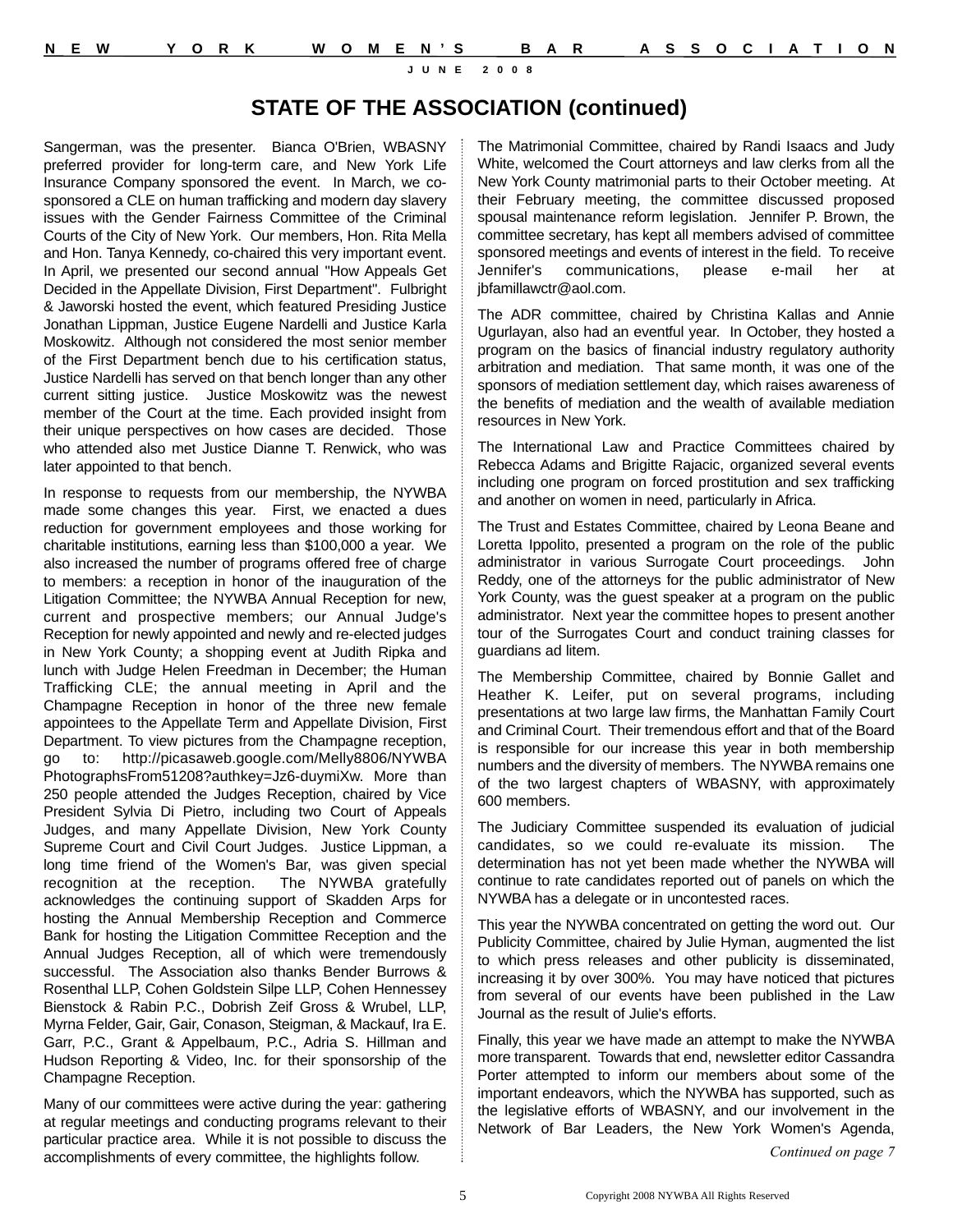# **The Association of the Bar of the City of New York's Committee on Women in the Profession Issues a Report on Parental Leave Policies & Practices** *By Annie M. Ugurlayan*

In the latest issue of *The Record*, a publication of committee reports of the Association of the Bar of the City of New York, the Committee on Women in the Profession reported on its findings on parental leave policies and practices of various employers. It crafted a survey with questions relating to job-guaranteed leave policies, payment policies for birth mothers, adoptive parents, and non-birth parents and inquired about policies relating to employees returning to work after parental leave. The survey was sent to hundreds of employers and responses were received from 43 employers (31 law firms large, medium, and small, six corporations, three not-for-profit corporations, two government offices, and one university). The committee broached the subject from three angles: 1) analysis of the survey responses; 2) review of parental leave policies of other area employers (legal and non-legal) and articles and studies on the issue; and 3) committee members' experiences and opinions.

The survey responses reveal that while firms and companies increasingly realize the importance of adopting strong parental leave policies (e.g., greater employee loyalty, productivity and retention), and such is increasingly available to attorneys working in New York City for the birth or adoption of a child (though the policies are not always the same for birth and adoptive parents), there is great variability among firms and companies (depending on the number of employees, commitment to family leave policies) as well as a reluctance on the part of attorneys to take the allotted time due to a real or perceived impediment to career advancement.

The Committee recommended that, at a minimum, law firms and other legal employers formally implement the following policies for their attorneys:

- Three months' job-guaranteed leave with full pay for new parents, with no loss of seniority or annual salary increase;
- An additional nine months' unpaid job-guaranteed leave;
- Continuation of health insurance coverage and other benefits for the period covering both paid and unpaid job-guaranteed leave; and
- Reimbursement for adoption expenses.

The Committee recognized that small law firms may have difficulty in extending these benefits to their employees. However, the Committeestressed that all employers should support and adopt such policies and create an environment where their employees are assured that they will not be penalized for taking parental leave and should remain in contact with them during their leave and take steps to reintegrate them when they return to work. The Committee expressed hope that these recommendations would be helpful for employers and employees in ensuring a productive and understanding work environment.

# **NETWORKING TIPS FOR WORKING A ROOM**

A couple of weeks ago, I attended an evening programme focused on career development at the New York City Bar. The programme was aimed mostly at recent law graduates and associates.

All four panelists provided some concrete strategies and tips. However, what really surprised me was how hungry these graduates and associates were for information on networking. After the panelists finished a further 45 minutes was spent on questions. The questions ranged from: which form of resume works best to how to strike up a conversation with strangers when networking.

Here are a couple of pointers, particularly if you starting your networking endeavours:

- **•** Think carefully about who will be attending this event, Whom do you want meet? Do you know anybody who could make that introduction?
- **•** Have business cards with you.
- **•** Make sure you have some topics to talk about. Read through a couple of daily newspapers, so that you can discuss current affairs.
- **•** Be punctual, arrive early.
- **•** Avoid eating excessively or drinking.
- **•** Don't sit, you want to make some connections.

*Paramjit L. Mahli is responsible for directing and overseeing the marketing and business development of The Sun Communication Group. She brings with her a broad range of experience in teaching, journalism, and public relations that spans three countries: England, Canada, and the United States.*

## What It's *Really* Like to Practice Law in New York City as a Woman

*NYWBA and NYCB Annual Summer Program where law students hear women in all fields discuss issues important to those entering the profession*

#### **July 23, 2008 6-8:30 p.m.**

*(including a wine and cheese networking reception)*

House of the City Bar 42 West 44th Street, NY, NY

#### FOR LAW STUDENTS ONLY

Please rsvp by July 18 to summerprogram@nywba.org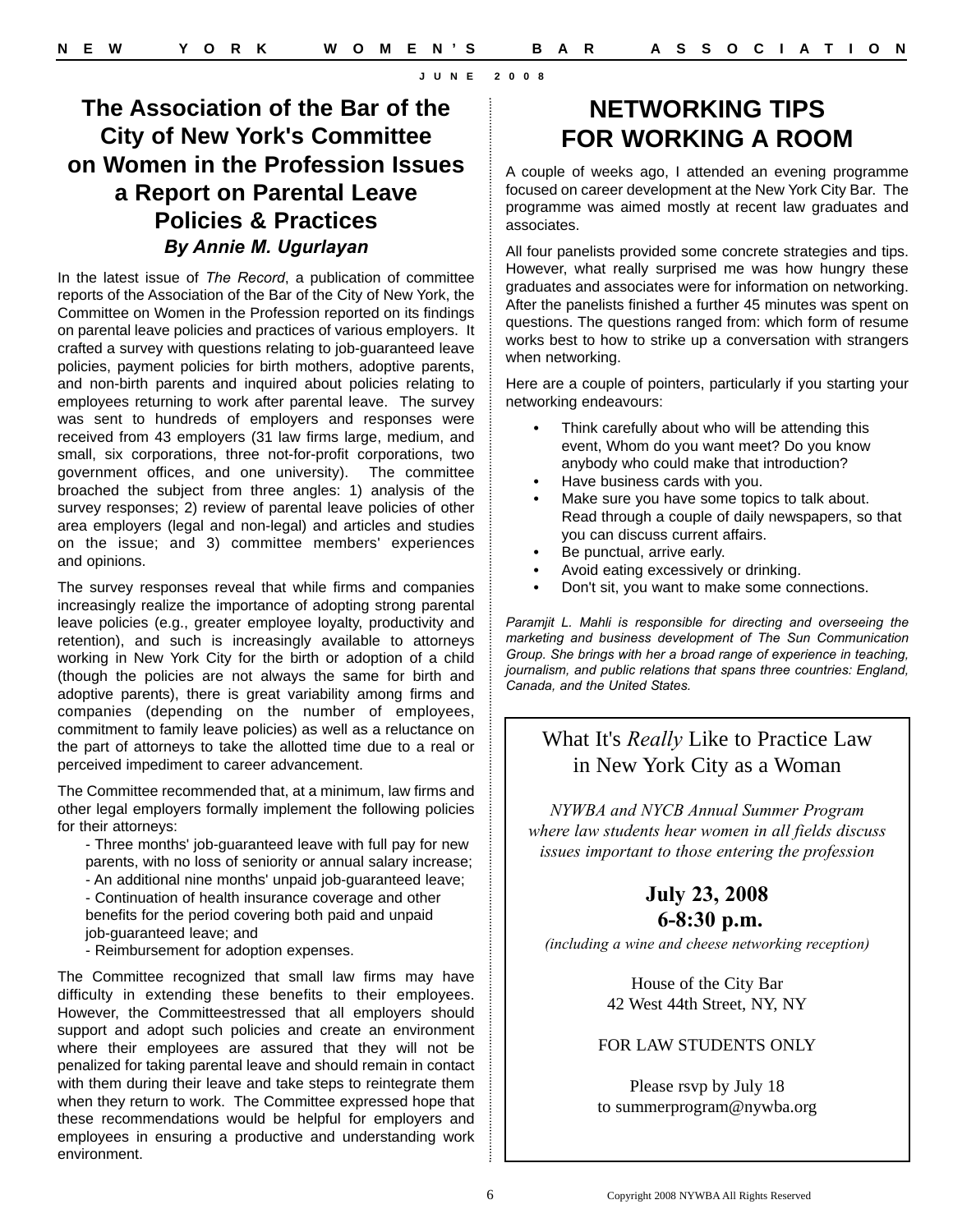**for Their Retirement** *By Bianca O'Brien, Agent - New York Life Insurance Company*

**Why Women Need to Plan** 

**Time** - for a good book, uninterrupted by a deadline or mustdo project. **Freedom** - to take a present-laden trip to see the kids or make a spur-of-the-moment decision to extend that ski weekend another two days. **Peace of mind** - to snuggle on the couch until midnight on a week night watching a favorite movie or not worrying about this bill or that one.

Heaven? No. Just retirement. If you're looking forward to enjoying a peaceful, comfortable retirement someday, you're not alone. The fly in the ointment: As a woman, you may have to put in more effort before you get to enjoy a worryfree, financially secure retirement.

One reason is the "longevity factor." It is estimated that seven out of ten women today will outlive their male counterparts by at least 15 years. The average woman is widowed at 56 and lives almost 20 more years without a spouse. (Women and Life Insurance LIMRA 2005)

Plus, most women have fewer retirement resources. The "gender income gap" is a persistent and well-documented factor. Lower income can result in lower retirement benefits. For many women, unless they start taking steps now, retirement may not be possible. Fortunately, there are steps you can take... but you need to get started.

#### **Things You Can Do to Boost Your Retirement Security**

1. **Make a conscious effort to take charge of your own retirement planning.** Don't leave it to chance... or your husband. Start saving for retirement. No excuses.

2. **Get knowledgeable about finances.** You don't need to become a Wall Street wizard. You can learn enough to make intelligent choices - or at least understand the advice of experts.

3. **Make maximum contributions to qualified retirement plans.** No if, no ands, no buts. Just do it.

4. **If you're single, don't wait for Mr. Right** to come along and solve all your problems. Too many women torpedo their own financial security by deferring to their husbands - even the one they haven't met yet. Besides, even if he is Mr. Right, you will probably outlive him.

5. **If you're married, take an active part in your household's finances.** 

6. **If you're married, discuss the critical differences between joint and single life pension and annuity benefits.** Under a single life option, when he dies, his benefits die with him.

7. **Look before you leap when changing jobs.** Don't go solely for a bigger paycheck; make sure you won't lose retirement benefits.

8. **Become financially aggressive.** Historically, women have tended to be conservative with money. While this is

Hon. Jacqueline W. Silbermann In her capacity as Administrative Judge of the Civil Term of New York County Supreme Court &

The Anti-Bias Committee of the Supreme Court Civil Branch, New York County

*present*

# **The Fifth Annual Celebration of Unity in Diversity**

Friday, June 6th 12:30-2:15 pm in the Rotunda of 60 Centre Street

*All are welcome for free finger food, music and mingling. Please drop by the NYWBA and WABASNY tables.*

#### *State of the Association continued from page 5*

JALBCA and the New York Women's Bar Foundation. We hope you have noticed and appreciated these new features.

After two years of dedicated service, our former President, Christina Kallas, resigned as Executive Director (ED) of the Association, a position she took to assist the NYWBA in a time of need. The officers have formed a search committee and will be scheduling interviews shortly. Numerous qualified applicants have applied for the position. We hope to announce our new ED over the summer. With the change in ED, the NYWBA has a new address: 132 East 43rd Street, #716, New York, NY 10017-4019.

The NYWBA remains solvent and able to meet all anticipated financial obligations. Our largest expenses involve payments to WBASNY for membership and the ED's wages. We continue to seek fundraising opportunities to augment our income from membership dues, so we can continue to provide our members with the highest level of services beneficial to their needs.

The Association is gearing up for the Annual Dinner on June 5 and the wonderful year ahead. We hope that all who are able will attend the dinner and recommit themselves to the ideals of the NYWBA through renewal of membership.

changing, many women still tend to focus too much on protecting principal than on achieving solid returns.

*Bianca O'Brien is the WBASY Preferred Provider for long-term care insurance. She specializes in assisting her clients with securing their futures by helping them to establish their insurance and financial goals and then implementing strategies to achieve them. Bianca can be reached at (631) 391-2931.*